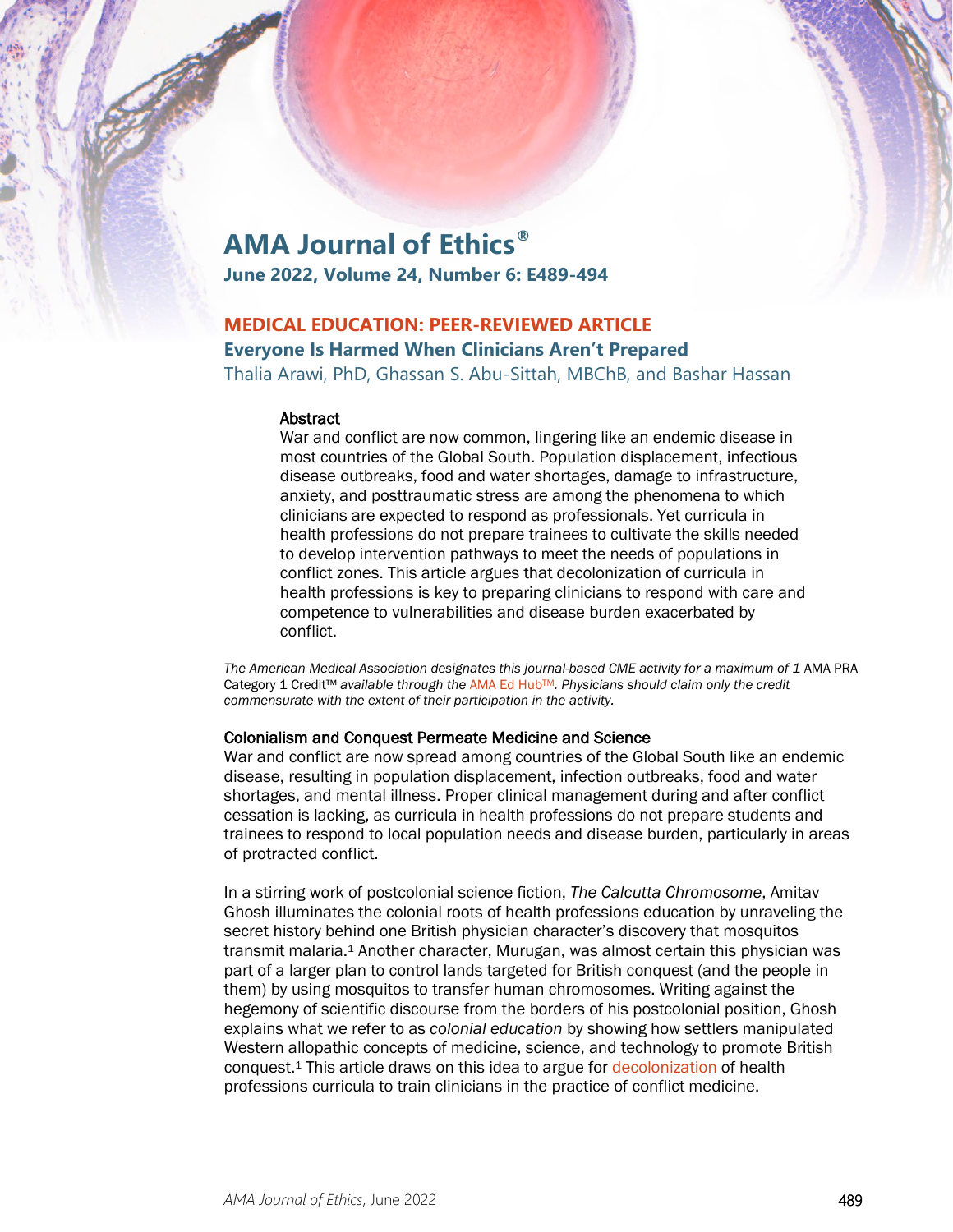#### Conflict as Endemic Disease

Over the last 3 decades, the majority of implacable wars have transpired in the Middle East and North Africa (MENA) region and been perpetrated under the guise of democratization, a mantra used by wealthy nations that have stakes in these countries' oil reserves or their strategic geographical locations. War and conflict are now defining characteristics of most countries of the Global South; armed conflict has continued in the MENA region since World War I.2 As one of the authors (G.A.S) said elsewhere: "This perspective contrasts with the humanitarian discourse of emergency and temporality."2 He added: "During the civil war in Syria, humanitarian agencies came in with the language of emergency service and temporary conflicts. But we were witnessing patients who had, in the case of Palestine, repeated injury and re-injury within the same body of the same patient. In Iraq, injury was a social phenomenon."2

Injured people and their injuries taught war surgeons that there is no such thing as a *temporary crisis*, a term still used in error by humanitarian agencies. Instead, war in these regions should b[e likened to endemic disease.](https://journalofethics.ama-assn.org/article/how-health-sector-can-reduce-violence-treating-it-contagion/2018-01) Ceaseless conflicts in disaster areas give birth to other conflicts. When war becomes accepted and is incorporated into the lives of people living in conflict regions, conflict is indeed endemic and omnipresent. Yet characterizing conflict in this way can also be acknowledged as a product of colonialism, since endemic disease is a concept derived from colonial tropical medicine that is rooted in colonizers' perceived need to make a region safe for occupation.3

The health consequences of conflict are numerous and can be immediate or delayed and direct or indirect. While population displacement, infection outbreaks, food and water shortages, compromised access to health services, and damage to infrastructure are immediate effects of war,4 anxiety, posttraumatic stress, and other mental illnesses can linger much longer than predicted,<sup>5</sup> neither killing patients nor letting them live. In addition to health care system collapse, infrastructure decimation (eg, impaired sewage systems, clean water supply disruption) increases the number of displaced persons [seeking asylum,](https://journalofethics.ama-assn.org/article/how-should-health-care-professionals-address-social-determinants-refugee-health/2019-03) and congregation of people in areas with poor sanitation and congested living conditions contributes to environments in which waterborne diseases thrive.4 A study conducted in Syria revealed that the DNA of microbes in areas of war has mutated, resulting in high rates of multidrug resistance among Syrian refugees compared to members of local populations, and that conflict hinders safeguards against antimicrobial resistance.6

If war and conflict were understood as endemic disease, health care in conflict zones would not be able to ignore the unique nature of what we refer to in the rest of this article as *wound narratives*: stories of why and where war and conflict occur and by whom or upon whom it is perpetrated. Wound narratives should be key parts of health professions education because they are inscribed on war- and conflict-wounded bodies at the times those bodies and persons are harmed and remain throughout a lifetime.7 Recent unconventional use of forbidden weapons in the Middle East (ie, Syria, Iraq, Yemen, and Palestine) is allowing for the emergence of not only new wound narratives but also new wounds and embodied experiences of those wounds that will linger and require healing.

In the MENA region, education of health professions tends to conform with Western, allopathic values without incorporating curricular content to build trainees' skills to respond to needs of conflict-affected populations burdened not only by illness and injury from conflict in the region, but also by psychosocial and political factors that exacerbate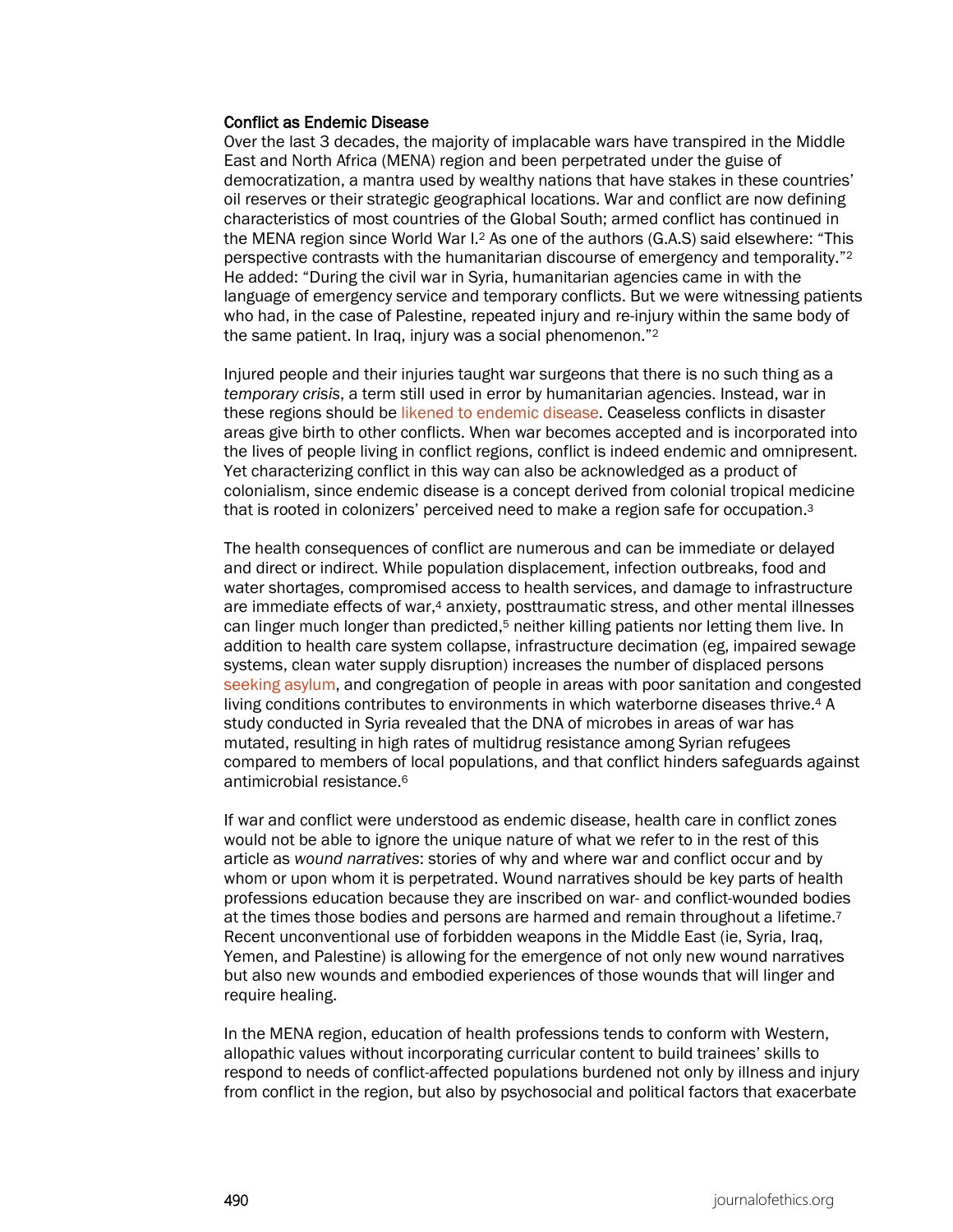their experiences of illness and injury. The same British physician fictionalized in Ghosh's novel gave an address in 1899 in which he stated: "In the coming century the success of imperialism would depend largely upon success with the microscope."<sup>8</sup> This vision of prowess of the biomedical model, symbolized by the microscope, would guide the medical education, pharmaceutical, and scientific enterprises. Arts and humanities, however, are deemed less worthy than science, particularly in the Global South, and are "gradually losing status and influence."9 At a time when we need to extend the influence of arts and humanities in health care, we instead see universities "learning from the business and commercial world today … how to develop a customer perspective,"10 a curricular approach that must be transformed in order for trainees to be prepared to meet the needs of those living in areas of endemic conflict.

#### Decolonizing Curricula

Decades after many countries of the Global South gained autonomy, postcolonial thinking still governs their health professions schools' curricula. A contemporary example of how these countries' medical education has fallen under the spell of colonial education is that medical schools continue to measure their success by the number of physicians who practice in the Global North and West and by their subspecializations (eg, in robotics or artificial intelligence). An obstacle to developing health care in the Arab world, for example, is that, concomitant with rise in the nature and number of injuries over the past 2 decades, clinicians have emigrated to wealthier, more profitable regions of the world. International educators and organizations in health professions might, in response, consider drawing upon the example of Paulo Freire to encourage early-career clinicians to practice in areas of great need, such as those with endemic conflict.

When he was secretary of education for São Paulo, Freire declined support from the World Bank to carry out educational reforms—and told the mayor that he would quit if the loans were approved<sup>11</sup>—to avoid assuming a personal role in exacerbating "increased inequality, decreased democracy, and ecological degradation"12 on an international scale. Conflict medicine training, especially in the Global South, needs to be deterritorialized and reterritorialized because, as noted in Shaull's preface to Freire's *Pedagogy of the Oppressed*, there is no such thing as a neutral educational system.13 Freire's work stipulates that critical education must break from a historically entrenched, colonial master narrative to focus on local needs, cultures, and ecologies and help the oppressed recover their sense of humanity. Freire operates on the premise that politics cannot be divorced from education; curricula (overt and hidden), pedagogy, and assessment serve political agendas.13 What we suggest here is that educators in health professions must cultivate awareness of whose agendas those are and how they are being asked to motivate them.

#### Local Determinants of Health and Healing

In the Global South, wounds are political, and so is education. Curricula that delete anticolonial content, for example, deserve attention here. Neglect of international contributions to medicine and its origins expresses an impoverished conception of knowledge that Freire problematizes. Freire questions knowledge transfer practices that position one person as a knower and another as knowing nothing, suggesting that knowledge itself is "a gift bestowed by those who consider themselves knowledgeable upon those whom they consider to know nothing."<sup>13</sup> Education must go beyond mere transmission of information, and health professions education, specifically, should be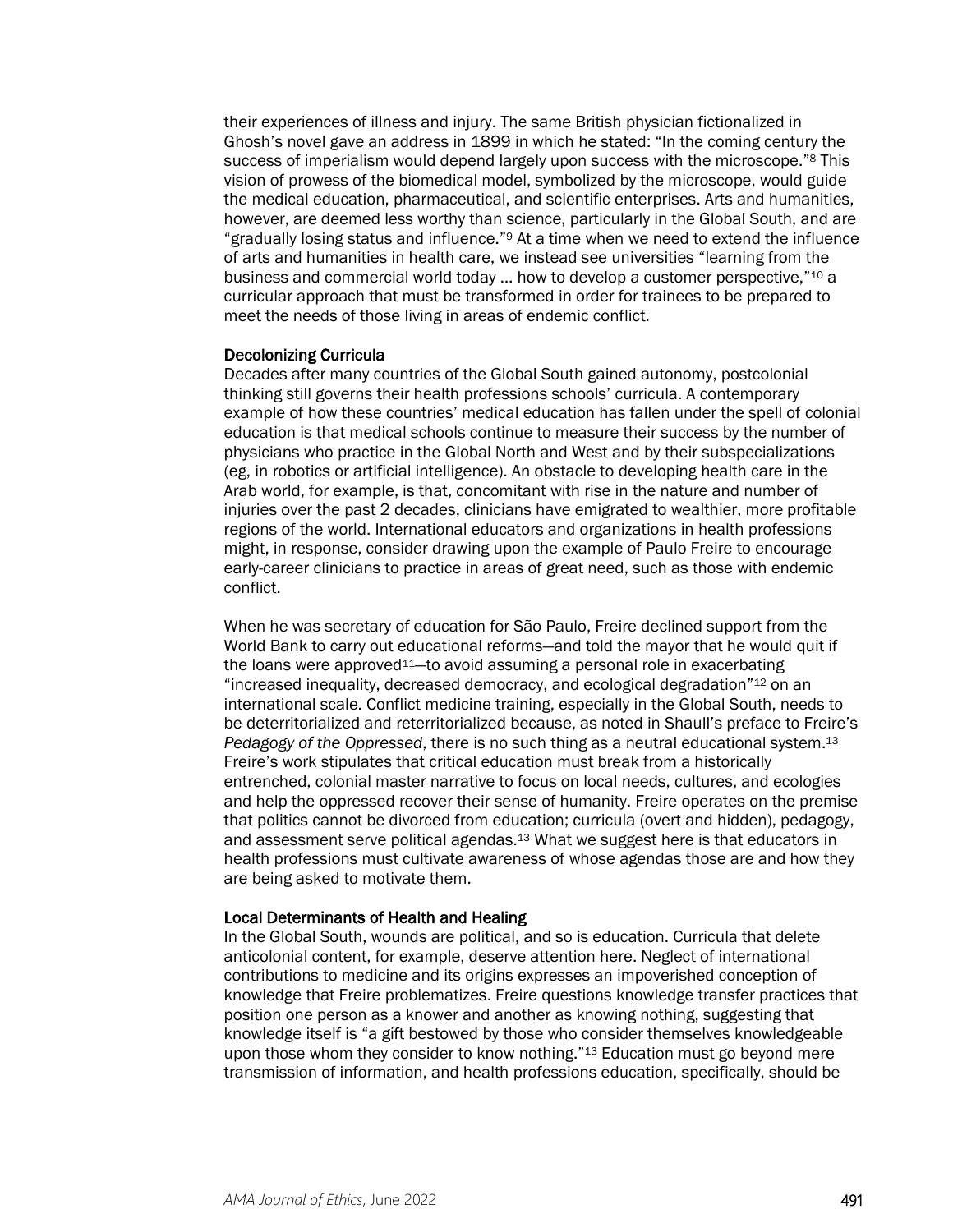enriched via what Freire calls a "dialogical process" that centers community concerns, generates dialogue, and seeks to awaken critical consciousness.

Such a reorientation of health professions education would also likely trigger educational imagination, particularly needed in times of protracted conflict and in war zones. Decolonizing curricula in health professions to reflect local needs and vulnerabilities is vital to teaching healing as service. Freire's views of education allow room for [service-learning curricula](https://journalofethics.ama-assn.org/article/training-clinicians-care-patients-where-they-are/2021-11) that illuminate needs of people in regions affected by conflict. Clinicians should be sensitized, experientially and dialogically, to psycho-sociopolitical determinants of health. Clinicians must also appreciate that endemic conflict needs eradication through decolonization of science and medicine. Educators in health professions should develop conflict medicine programs that do not replicate International Red Cross and Red Crescent Movement14 or World Health Organization Academy15 teachings but rather privilege the lived experiences of people in conflict zones with close attention to their wound narratives.

Education is what William Walters and Barbara Lüthi call a "cramped space" that registers "degrees of deprivation, constriction, and obstruction, but always and simultaneously a concern for the ways in which such limits operate to stimulate and incite movements of becoming and remaking."16 In order for experiential learning and curricular imagination to flourish, 4 hurdles need to be overcome: (1) failure to appreciate that conflict is endemic to many regions of the world, (2) lack of will to reform colonial practice and pedagogy, (3) lack of adequate curricula, and (4) lack of funding. These obstacles, which prominent in the Global South, can perhaps be summarized by what Atul Gawande noted in *Complications: A Surgeon's Note on Imperfect Science*: "We want perfection without practice. Yet everyone is harmed if no one is trained for the future."17

#### **References**

- 1. Ghosh A. *The Calcutta Chromosome: A Novel of Fevers, Delirium and Discovery*. Ravi Dayal; 1996.
- 2. Abu Sittah G, Dewachi O, Al-Tikriti N. The evolution of conflict medicine in the Middle East—an interview with Ghassan Abu Sittah. *Middle East Rep*. 2020;297:2.
- 3. Arawi T, Abu-Sittah G. War as an endemic disease: towards a new paradigm shift. In: Laher I, ed. *Handbook of Healthcare in the Arab World*. Springer; 2020:1-16.
- 4. Bizri AR, Fares J, Musharrafieh U. Infectious diseases in the era of refugees: hepatitis A outbreak in Lebanon. *Avicenna J Med*. 2018;8(4):147-152.
- 5. Fares J, Gebeily S, Saad M, et al. Post-traumatic stress disorder in adult victims of cluster munitions in Lebanon: a 10-year longitudinal study. *BMJ Open*. 2017;7(8):e017214.
- 6. Abbara A, Rawson TM, Karah N, et al. A summary and appraisal of existing evidence of antimicrobial resistance in the Syrian conflict. *Int J Infect Dis*. 2018;75:26-33.
- 7. Abu-Sittah G. The political capital of war wounds. In: Lutz C, Mazzarino A, eds. *War and Health: The Medical Consequences of the Wars in Iraq and Afghanistan*. New York University Press; 2019:137-151.
- 8. Ross R. A garbled quotation. *Ind Med Gaz*. 1900;35(12):491. Accessed September 30, 2021.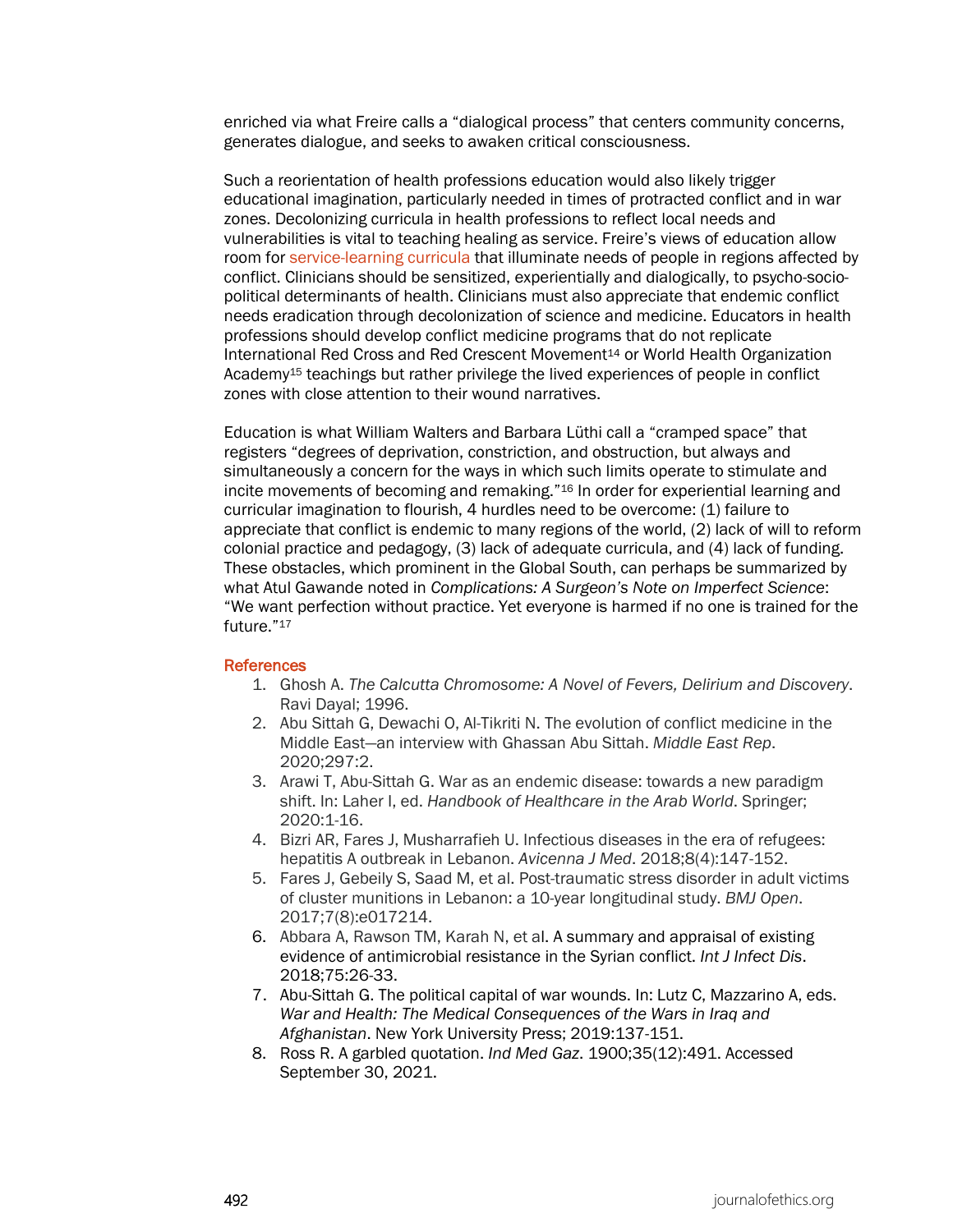[https://www.ncbi.nlm.nih.gov/pmc/articles/PMC5152371/pdf/indmedgaz7141](https://www.ncbi.nlm.nih.gov/pmc/articles/PMC5152371/pdf/indmedgaz71415-0037c.pdf) [5-0037c.pdf](https://www.ncbi.nlm.nih.gov/pmc/articles/PMC5152371/pdf/indmedgaz71415-0037c.pdf)

- 9. Lynch K. Neo-liberalism and marketisation: the implications for higher education, European. *Eur Educ Res J*. 2006;5(1):1-17.
- 10. Maringe F, Gibbs P. *Marketing Higher Education: Theory and Practice*. Open University; 2009.
- 11. Kempner K, Loureiro Jurema A. The global politics of education: Brazil and the World Bank. *Higher Educ*. 2002;43(3):331-354.
- 12. Hursh D. Neoliberalism. In: Gabbard D, ed. *Knowledge and Power in the Global Economy: The Effects of School Reform in a Neoliberal/Neoconservative Age*. 2nd ed. Lawrence Erlbaum Associates; 2008:35-44.
- 13. Freire P. *Pedagogy of the Oppressed*. Penguin Education; 1972.
- 14. New e-learning module for health-care professionals. News release. International Committee of the Red Cross; October 2014. Accessed July 19, 2021. [https://www.icrc.org/en/document/new-e-learning-module-health-care](https://www.icrc.org/en/document/new-e-learning-module-health-care-professionals)[professionals](https://www.icrc.org/en/document/new-e-learning-module-health-care-professionals)
- 15. Training for emergencies. World Health Organization. October 31, 2018. Accessed July 19, 2021.<https://www.who.int/emergencies/training>
- 16. Walters W, Lüthi B. The politics of cramped space: dilemmas of action, containment and mobility. *Int J Polit Cult Soc*. 2016;29(4):359-366.
- 17. Gawande A. *Complications: A Surgeon's Notes on an Imperfect Science*. Picador; 2002.

Thalia Arawi, PhD is the founding director of the Salim El-Hoss Bioethics and Professionalism Program at the American University of Beirut Faculty of Medicine and Medical Center in Lebanon. Her research includes clinical ethics, biomedical ethics, philosophy of medicine, humanitarian medicine, ethics in conflict zones, mental health ethics, and medical education.

Ghassan S. Abu-Sittah, MBChB heads the Division of Plastic and Reconstructive Surgery at the American University of Beirut Medical Center in Lebanon and founded the Conflict Medicine Program of the Global Health Institute at the American University of Beirut.

Bashar Hassan is a fourth-year medical student at the American University of Beirut Faculty of Medicine in Lebanon. He plans to pursue his research fellowship in plastic and reconstructive surgery during the next 2 years before applying for residency in the United States.